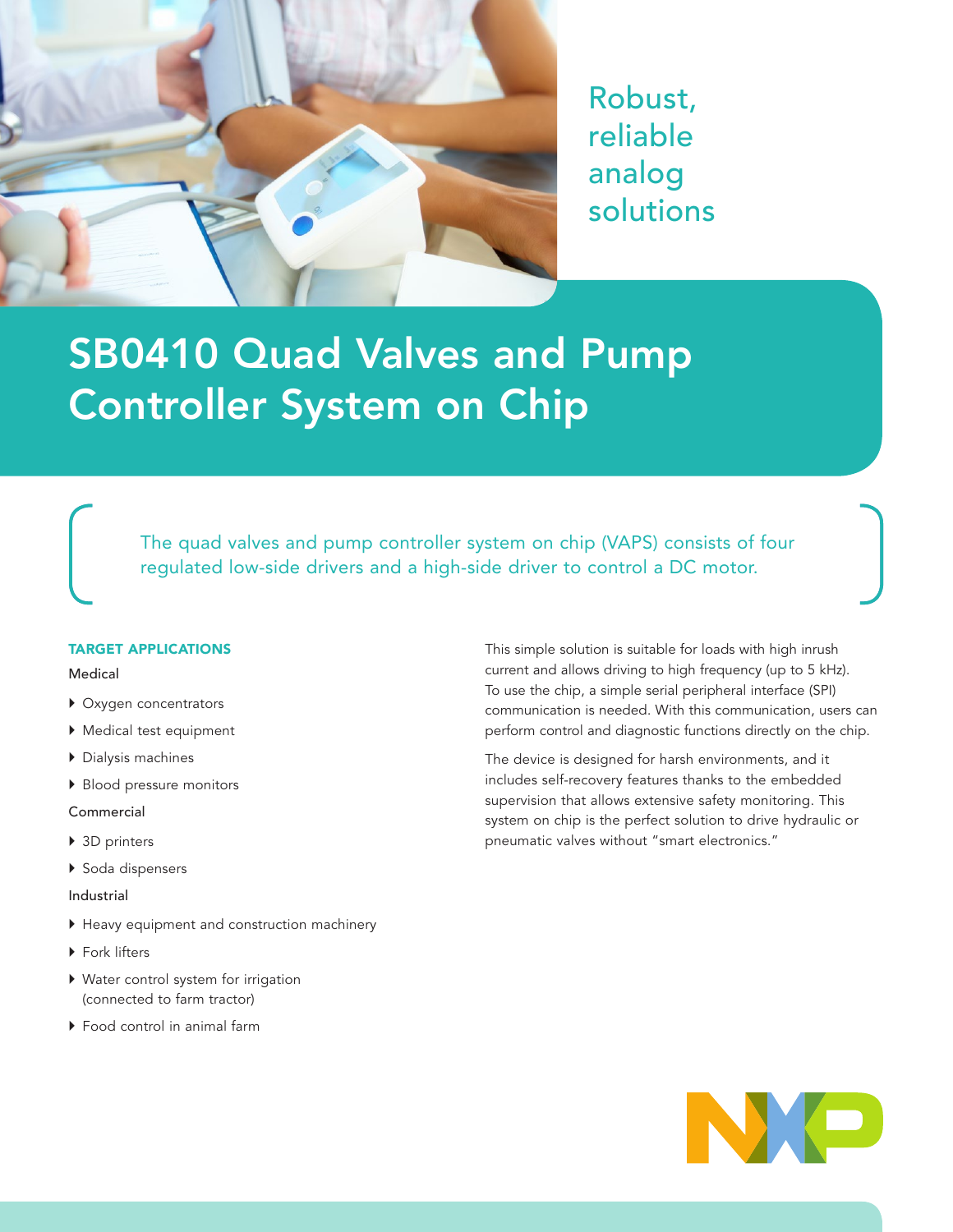#### **DOCUMENTATION**

| <b>Document</b><br><b>Number</b> | <b>Title</b>                                              | <b>Description</b> |
|----------------------------------|-----------------------------------------------------------|--------------------|
| MC34SB0410                       | Ouad Valve<br>and Pump<br>Controller<br>System on<br>Chip | Data sheet         |
| SG1002                           | Analog Product<br>Selector Guide                          | Selector quide     |
| SG200                            | Industrial<br>Product<br>Selector Guide                   | Selector quide     |

# NXP: A LEADER IN ANALOG SOLUTIONS

Expanding on more than 30 years of innovation, NXP is a leading provider of high-performance products that use SMARTMOS technology combining digital, power and standard analog functions. NXP supplies analog and power management ICs that are advancing the automotive, consumer, industrial and networking markets. Analog solutions interface with real world signals to control and drive for complete embedded systems.  $\mathcal{S}$  sumer,  $\mathcal{S}$  is the diagram of  $\mathcal{S}$ 



#### SB0410 DIFFERENTIATION

| <b>Features</b>                                                     | <b>Benefits</b>                                                                                                |
|---------------------------------------------------------------------|----------------------------------------------------------------------------------------------------------------|
| Industry/voltage                                                    | Supports the industrial industry with voltage ranges from<br>6 to 36 V                                         |
| Low $R_{DS(on)}$ for valve drivers in thermally<br>enhanced package | Best thermal efficiency                                                                                        |
| Up to 4 LSD integrated into a LQFP 7 x 7 mm<br>48-pin package       | Best PCB space saving                                                                                          |
| Built-in close loop control for regulated valves                    | Only targetted value needs to be sent by SPI; error is<br>reported when regulated current cannot be reached    |
| Accurate current regulated valve driver                             | +/- 2.0% precision reachable without external discrete<br>components and with calibration                      |
| All actuators controllable through SPI                              | MCU does not need to generate PWM signals at high<br>frequency; MCU only sends targeted duty cycle through SPI |
| 10-bit analog-to-digital converter                                  | ADC can monitor external or internal signals to enhance the<br>control unit safety level                       |
| Digital diagnostics by SPI                                          | Full control for system                                                                                        |
| Integrated DC pump motor predriver controller                       | Up to 16 kHz                                                                                                   |

# SB0410 SIMPLIFIED BLOCK DIAGRAM